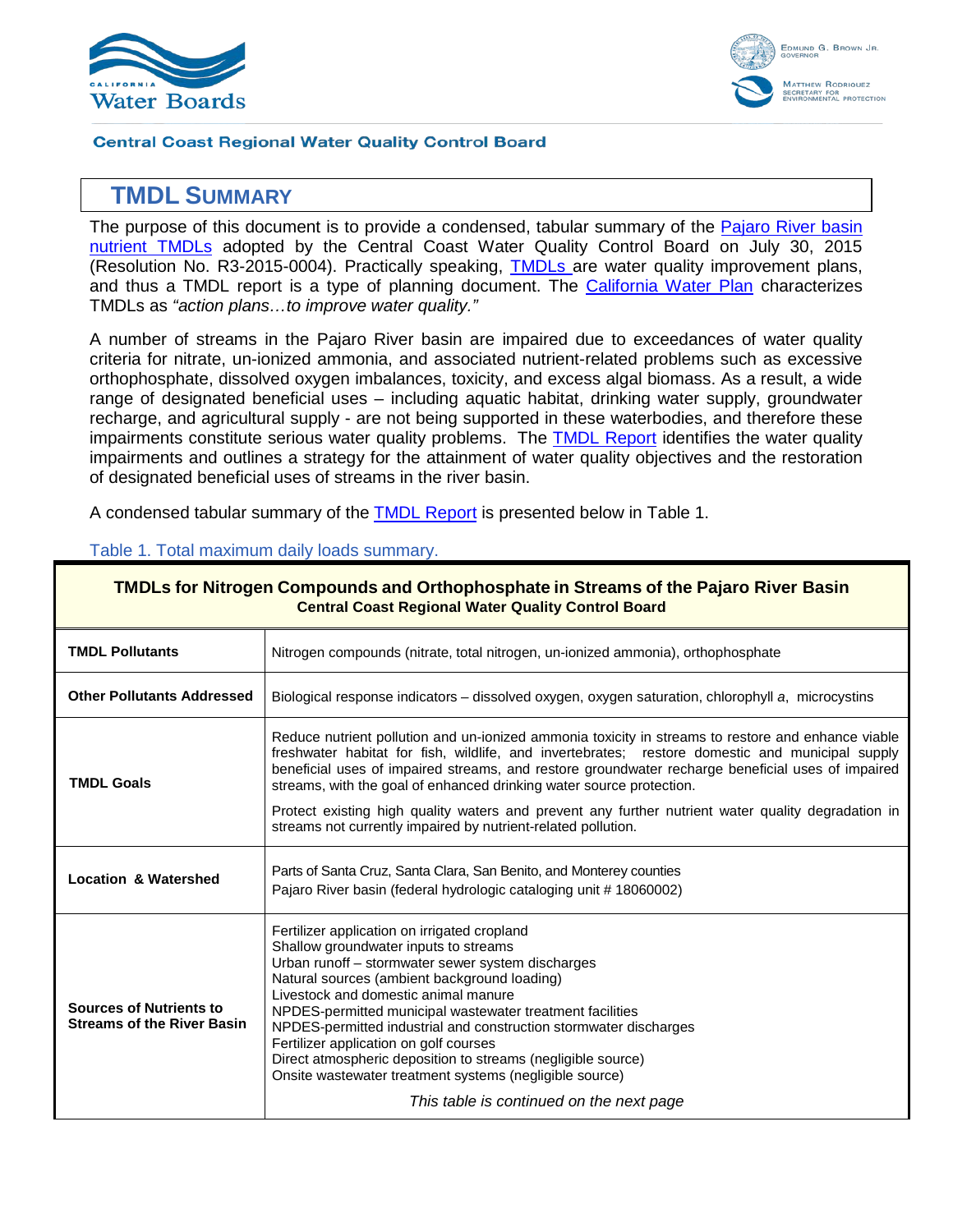## **TMDLs for Nitrogen Compounds and Orthophosphate in Streams of the Pajaro River Basin Central Coast Regional Water Quality Control Board**

| <b>Impaired Streams</b><br>On the basis of nutrient water<br>quality criteria and biostimulation<br>indicators       | <b>Stream</b><br>Pajaro River<br>Pajaro River Estuary<br>Watsonville Slough<br>Harkins Slough<br>Struve Slough<br><b>Corralitos Creek</b><br><b>Tributary to Corralitos Creek</b><br>Salsipuedes Creek<br><b>Casserly Creek</b><br>Pinto Lake outflow ditch<br>Beach Road Ditch<br>McGowan Ditch<br><b>Coward Creek</b><br>Tributary to Green Valley Creek<br>Carnadero Creek<br>San Juan Creek<br>West Branch San Juan Creek<br><b>Millers Canal</b><br>Llagas Creek<br><b>Furlong Creek</b><br>Tequisquita Slough<br>impaired streams and high-quality waters"                                                                                                                                                                                                                                                                                                                                                         | Waterbody Identification (WBID, unless otherwise noted)<br>WBID: CAR3051003019980826115152<br>NHDplus reach code 18060002001843<br>WBID: CAR3051003019981209150043<br>WBID: CAR3051001320080603122917<br>WBID: CAR3051003020080603125227<br>WBID: CAR3051001019990225102704<br>NHDplus reach code 18060002001662<br>WBID: CAR3051003020080603123522<br>NHDplus reach code 18060002001643<br>NHDplus reach code 18060002001656<br>WBID: CAR3051003020080603123839<br>WBID: CAR3051003020100620223644<br>NHDplus reach code 18060002000394<br>NHDplus reach code 18060002001638<br>WBID: CAR3053002019990223155037<br>WBID: CAR3052005020090204001958<br>NHDplus reach code 18060002000611<br>WBID: CAR3053002020080603171000<br>WBID: CAR3053002020020319075726<br>WBID: CAR3053002019990222111932<br>WBID: CAR3053002020011121091332<br>For reference, see the web-posted document: "Maps of stream nutrient water quality including |  |
|----------------------------------------------------------------------------------------------------------------------|--------------------------------------------------------------------------------------------------------------------------------------------------------------------------------------------------------------------------------------------------------------------------------------------------------------------------------------------------------------------------------------------------------------------------------------------------------------------------------------------------------------------------------------------------------------------------------------------------------------------------------------------------------------------------------------------------------------------------------------------------------------------------------------------------------------------------------------------------------------------------------------------------------------------------|--------------------------------------------------------------------------------------------------------------------------------------------------------------------------------------------------------------------------------------------------------------------------------------------------------------------------------------------------------------------------------------------------------------------------------------------------------------------------------------------------------------------------------------------------------------------------------------------------------------------------------------------------------------------------------------------------------------------------------------------------------------------------------------------------------------------------------------------------------------------------------------------------------------------------------------|--|
| <b>High Quality Streams</b><br>and Streams Not Currently<br><b>Impaired By</b><br><b>Nutrient-Related Pollutants</b> | For waterbodies assessed as high quality waters $A$ and those not currently identified as impaired, anti-degradation requirements apply $B$ . The goal of anti-degradation in the context of nutrient pollution<br>is to protect and maintain existing high quality waters, prevent any further degradation, and provide<br>protection for downstream waters.<br>For reference, see the web-posted document: "Maps of stream nutrient water quality including<br>impaired streams and high-quality waters"                                                                                                                                                                                                                                                                                                                                                                                                               |                                                                                                                                                                                                                                                                                                                                                                                                                                                                                                                                                                                                                                                                                                                                                                                                                                                                                                                                      |  |
| <b>Beneficial Uses Impaired</b><br>and<br><b>Water Quality Standards</b><br><b>Violations</b>                        | Widespread impairments in streams designated for domestic and municipal water supply (MUN).<br>Widespread impairments in streams designated for aquatic habitat beneficial uses (WARM, COLD,<br>SPWN) on the basis of violations of the biostimulatory substances water quality objective.<br>Localized violations of the general toxicity objective for surface waters, on the basis of exceedances<br>of the un-ionized ammonia numeric water quality objective.<br>Localized impairments in streams designated for groundwater recharge beneficial use (GWR).<br>Localized impairment in Llagas Creek for designated agricultural supply beneficial use (AGR).                                                                                                                                                                                                                                                        |                                                                                                                                                                                                                                                                                                                                                                                                                                                                                                                                                                                                                                                                                                                                                                                                                                                                                                                                      |  |
| <b>Loading Capacity (TMDL)</b>                                                                                       | -Dry Season (May $1 - Oct. 31$ ) nitrate as N range not to exceed 1.8 to 3.9 mg/L in impaired<br>receiving waters, depending on specific stream reach.<br>-Dry Season (May 1 - Oct. 31) total nitrogen (N) range not to exceed 1.1 mg/L in Millers Canal<br>and not to exceed 2.1 mg/L in the sloughs of the Watsonville Slough subwatershed.<br>-Wet Season (Nov. $1 -$ Apr. 30) nitrate as N not to exceed 8 mg/L in impaired receiving waters.<br>-Dry Season (May 1 - Oct. 31) orthophosphate as P range not to exceed 0.4 to 0.14 mg/L in<br>impaired receiving waters, depending on specific stream reach.<br>-Wet Season (Nov. $1 -$ Apr. 30) orthophosphate as P not to exceed 0.3 mg/L in impaired receiving<br>waters<br>-Year Round, nitrate as N not to exceed 10 mg/L in all receiving waters designated for MUN.<br>-Year Round, un-ionized ammonia as N not to exceed 0.025 mg/L in all receiving waters. |                                                                                                                                                                                                                                                                                                                                                                                                                                                                                                                                                                                                                                                                                                                                                                                                                                                                                                                                      |  |
| <b>TMDL Milestones</b>                                                                                               | Ten and 15 year interim milestones established with interim water quality goals.<br>Water Board may reconsider TMDL in 10 years, to consider new research, data, & information.<br>TMDL achievement of final water quality goals in receiving waters anticipated in 25 years.                                                                                                                                                                                                                                                                                                                                                                                                                                                                                                                                                                                                                                            |                                                                                                                                                                                                                                                                                                                                                                                                                                                                                                                                                                                                                                                                                                                                                                                                                                                                                                                                      |  |
|                                                                                                                      |                                                                                                                                                                                                                                                                                                                                                                                                                                                                                                                                                                                                                                                                                                                                                                                                                                                                                                                          | This table is continued on the next page                                                                                                                                                                                                                                                                                                                                                                                                                                                                                                                                                                                                                                                                                                                                                                                                                                                                                             |  |